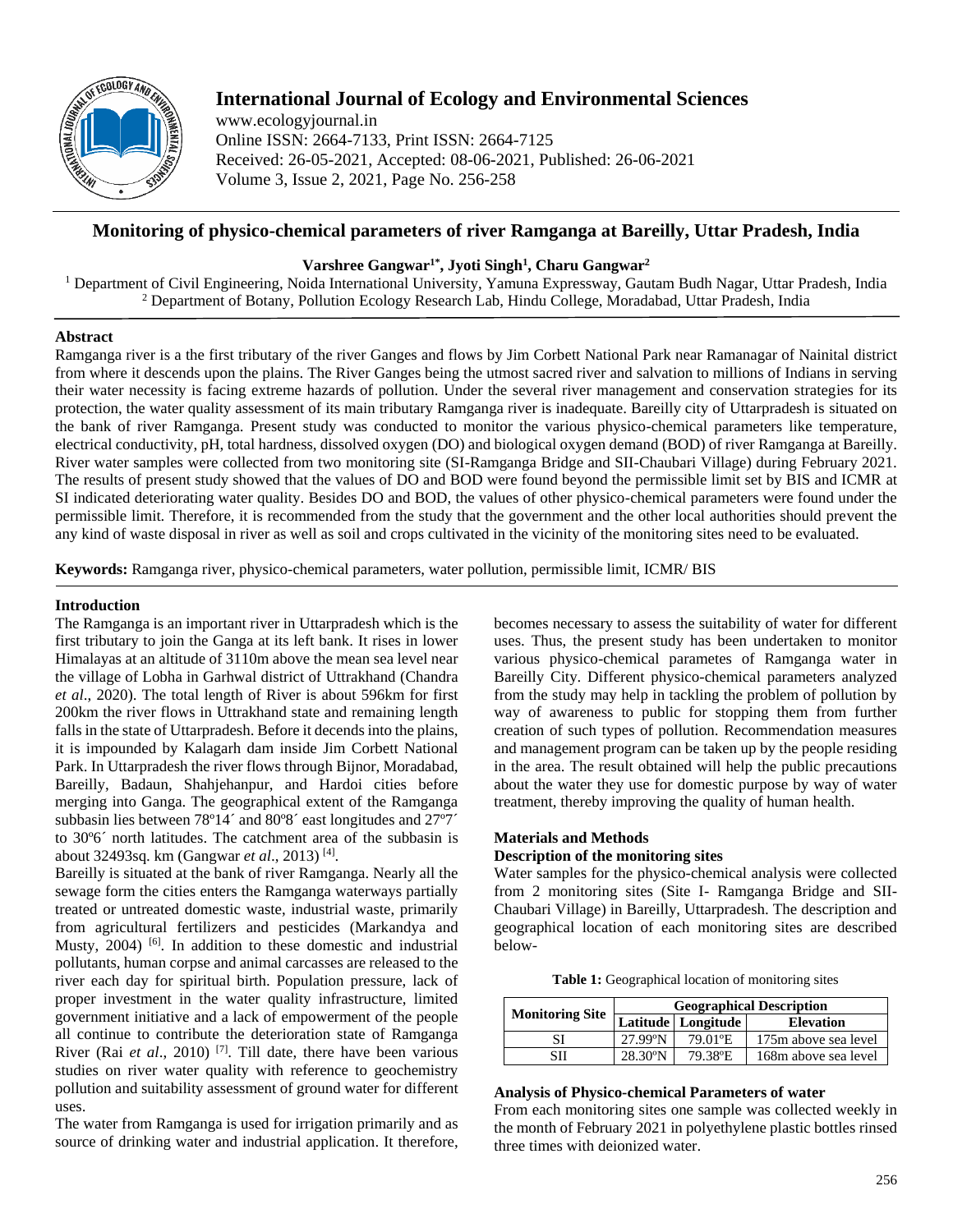Water temperature was measured on the spot using water thermometer. Electrical conductivity and pH was measured by conductivity meter and pH meter respectively. Total hardness was determined titrimetrically by EDTA method. Dissolved oxygen (DO) was analyzed by Winkler's titrimetric method. BOD was estimated by Winkler's titrimetric method after 5 day incubation at 20ºC followed by subtracting the values of titration from the initial and final values of DO. All the analysis was done in triplicates following standard method prescribed by Trivedy *et al.*, 1984 and APHA, 2005<sup>[1]</sup>.

#### **Result and Discussion**

Average concentration of all physico-chemical parameters are represented in table 2.

### **Water Temperature**

The natural temperature plays a key role in the distribution of the species also by its extreme levels and its diurnal or seasonal variation. It is the important factor for its effect on chemical reaction, biological reaction and growth of microorganism of river estuary (Morhit *et al*., 2014) [8] . As shown in the table 1, the

temperature was varied from 18.3 ºC to 23 ºC with mean values of 21.4  $^{\circ}$ C $\pm$ 1.20 and 19.2 $\pm$ 0.80  $^{\circ}$ C at SI and SII respectively. Most aquatic organism lives in and optimal temperature 5-25 ºC. In general, atmosphere and water temperature depends on geographical location and meteorological condition such as rainfall, wind velocity, humidity, altitude etc. (Hussain *et al*.,  $2021$ )<sup>[9]</sup>.

### **Electrical Conductivity (EC)**

It is the ability of substance to conduct electric current in water and is a total parameter for dissolved and dissociated substance which also indicates the concentration of dissolved electrolytes (Meride and Ayenew, 2016)<sup>[19]</sup>. Lower conductivity value was recorded at SII (370 µS/cm) and higher at SI with a value of 663µS/cm. In present study mean value of electrical conductivity was recorded 582±59.94 and 405±24.75µS/cm at SI and SII respectively. The values of EC were found lower at both monitoring site when compared with the standard limit for drinking water given by ICMR which indicating good water quality. Similar result was also reported by Hussain *et al*., 2021 [9] .

| S. No. |                                      | <b>Monitoring Site</b> |                 | <b>Permissible Limit</b> |             |
|--------|--------------------------------------|------------------------|-----------------|--------------------------|-------------|
|        | <b>Physico-chemical Parameters</b>   | SІ                     | SП              | <b>BIS</b>               | <b>ICMR</b> |
|        | Temperature (°C)                     | $21.4 \pm 1.20$        | $19.2 \pm 0.80$ |                          |             |
|        | Electrical Conductivity $(\mu S/cm)$ | $582+59.94$            | $405 \pm 24.75$ |                          | 750         |
|        | pH                                   | $7.05 \pm 0.03$        | $7.4 \pm 0.29$  | $6.5 - 8.5$              | $6.5 - 8.5$ |
| 4.     | Total Hardness (mg/l)                | $224 + 23.70$          | $205 \pm 18.79$ | 300                      |             |
|        | DO(mg/l)                             | $5.8 \pm 0.90$         | $4.5 \pm 0.69$  |                          |             |
|        | BOD(mg/l)                            | $5.4 \pm 0.74$         | $4.8 \pm 0.84$  |                          |             |

**Table 2:** Mean value of various physico-chemical parameters of water of River Ramganga at Bareilly

#### **Potential Hydrogen (pH)**

pH is the measure of intensity of acidity and alkalinity of a solution. More precisely, it is the measure of hydrogen ion activity. It also serves as important index of degree of pollution (Kulthanan *et al*., 2013) [18] . The factors like respiratory activity, exposure of air, temperature, and disposal of sewage etc. brings about changes in pH of water. In this study, pH was ranging from 7 to 7.8. The average value of pH was observed 7.05 at SI and 7.4 at SII which found within the safe limit prescribed by ICMR and BIS. The value of pH recorded in the present study was found lower than the values recorded by Singh *et al.*, 2018<sup>[10]</sup>.

#### **Total Hardness**

Total hardness in river water is primarily regulated by carbonates, bicarbonates, chlorides, sulphates etc. of calcium and magnesium chiefly, whereas there are certain other chemical entities accounting for it (Tiwari and Bajpai  $2012$ )<sup>[17]</sup>. The total hardness ranging from 179 to 253mg/l with the mean value of 224 and 205mg/l at SI and SII respectively.

The permissible limit of total hardness in potable water is 300 mg/l as given by BIS. As results showed that the average hardness values of both monitoring site were found below the permissible limit, study revealed that water of both sampling site is safe for domestic purpose. Although the values of hardness recorded in the present study were found higher when compared with studies done by Kibami *et al*., 2014 and Chandra *et al*., 2011 [3, 12] .

#### **Dissolved Oxygen (DO)**

DO in water is an important parameter to monitor biological quality water and ascertain its designated best use. It support the aquatic life form and regulates the biological degradation of organic impurities (Naykki *et al*., 2013) [16] . Minimum DO value was recorded at SII (3.7mg/l) and maximum at SI (7mg/l). The mean value of DO was recorded 5.8 and 4.5mg/l at SI and SII respectively. Although, the values of DO were found under the permissible limit set by ICMR and BIS at SII but at SI it found higher than the permissible limit so indicates relatively mild organic pollution. However, water of SII can be used for fish culture as fishes needs at least 5 mg/l DO to survive. Higher values of DO at SI during the study period may be due to the addition of organic waste, surface runoff and removal of vegetation etc. Present study was found with the agreement of research done by Javed *et al.*, 2020<sup>[13]</sup>.

#### **Biological Oxygen Demand (BOD)**

BOD is the measure of the amount of oxygen used in the respiratory processes of microorganism in oxidizing the organic matter in the sewage and for the further metabolism (oxidation) of cellular components synthesized from wastes (Jouanneau *et al*., 2014) [15] . Values of BOD approximate the amount of oxidisable organic matter present in the solution. The lowest concentration of BOD was found at SII with the value 3.6mg/l and the highest concentration at SI with the value 6.3mg/l. The mean value was observed 5.4mg/l at SI and 4.8mg/l at SII. The concentration of BOD was found higher at SII while lower at SI